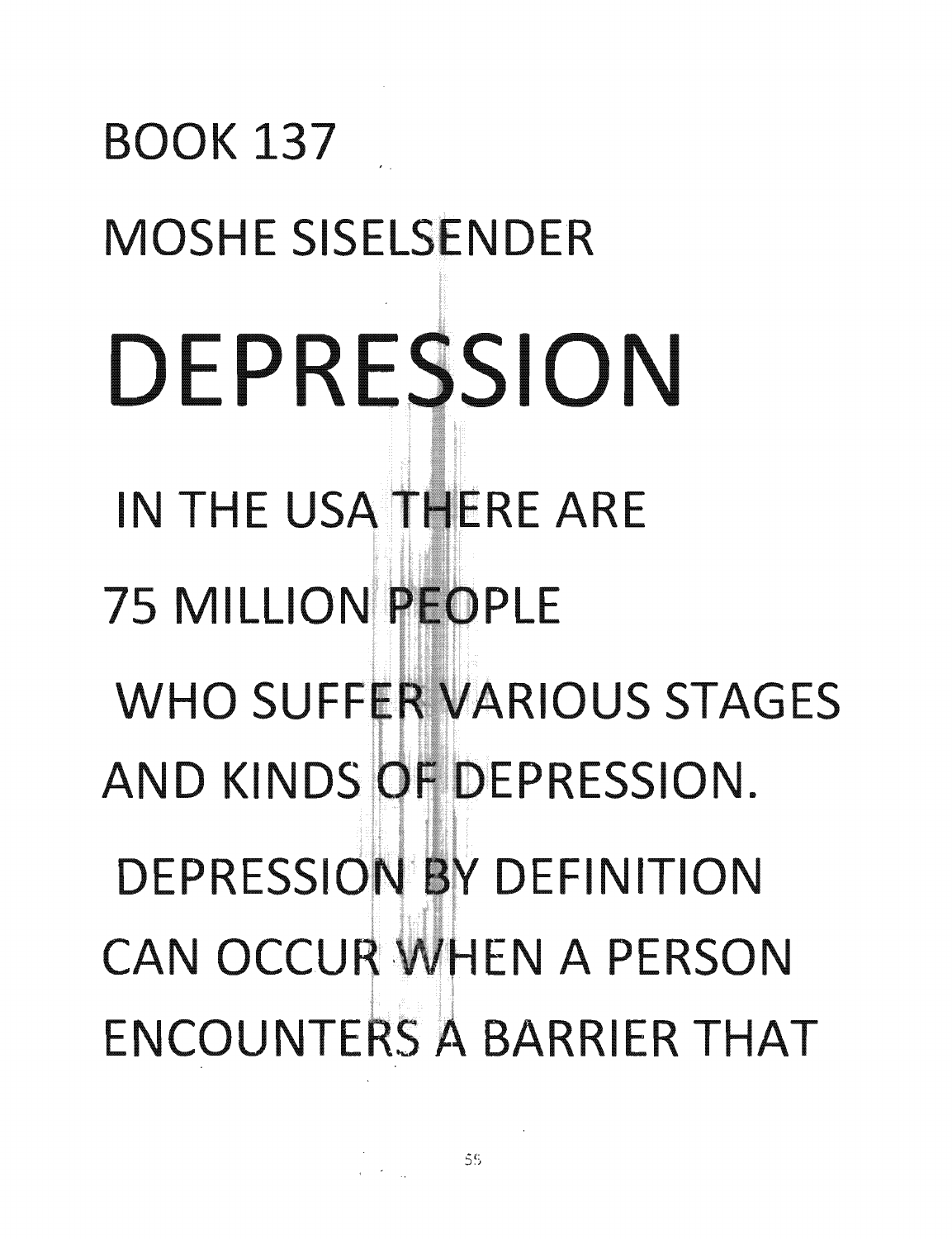THEY BELIEVE THEY CAN NOT OVER COME. THE PERSON IS FRUSTRATED! HEY FEEL THAT THEY CAN NOT CONTINUE LIVING AND GOING FORWARI ITH OUT OVER COMING THE OBSTACLE.

EPRESSION IS VER' ANGEROUS. DEPRESSION IS PAINFUL. PEORLE CAN COMMIT SUICIDE. PEOPLE CAN START USING DRUGS THEY CAN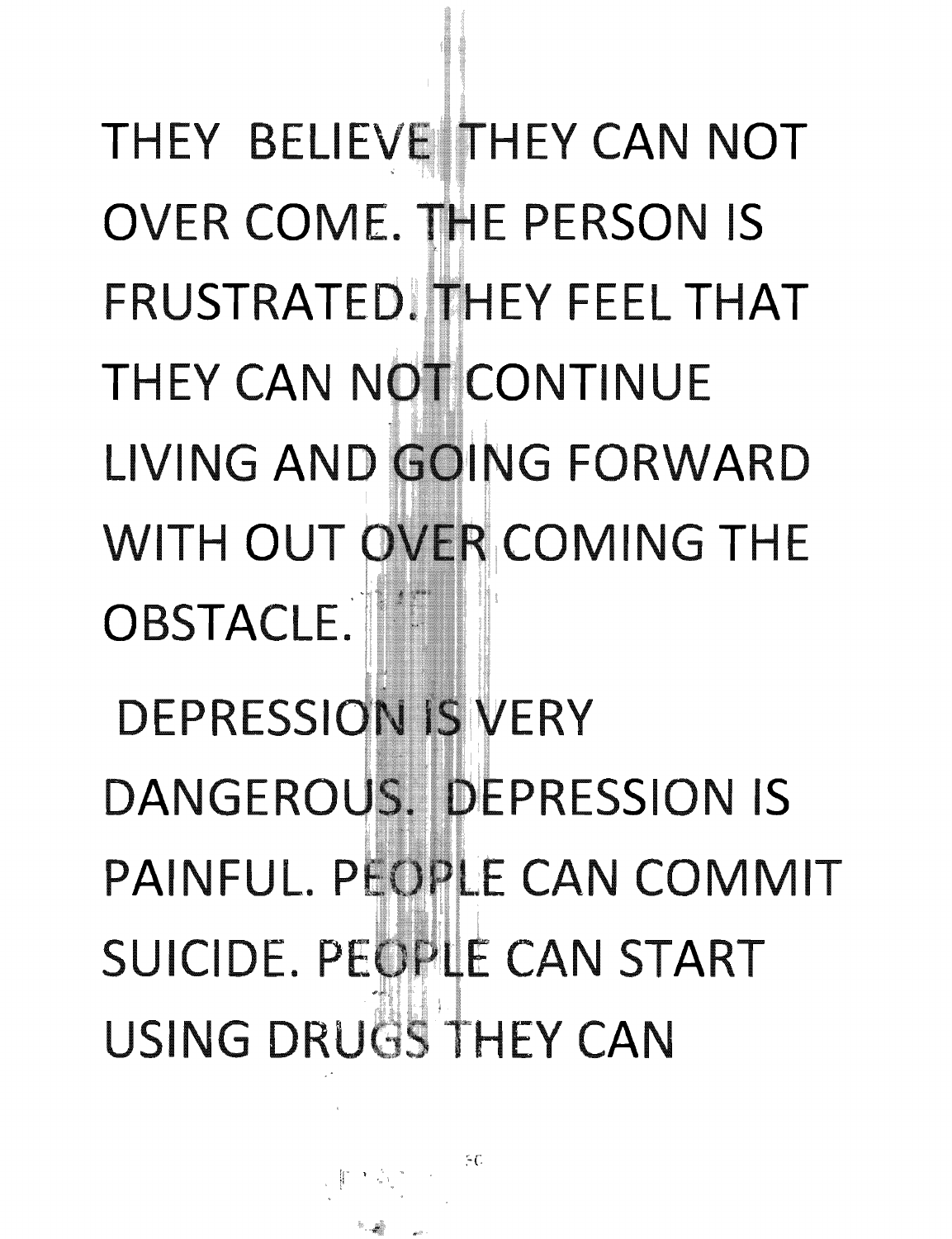**BECOME ADDICTED. THEY CAN** OVERDOSE AND DIE. DURING THE TIME THEY ARE DEPRESSED ONE CAN BE IMMOBILIZED AND NOT BE PRODUCTIVE.

DEPRESSION COSTS MILLIONS **IF NOT BILLIONS OF DOLLARS EACH YEAR OF LOST PROFITS** AND COSTS TO TREAT THE **DEPRESSION** HOWEVER THERE EXISTS A SIMPLE NON EVASIVE CURE.

 $\mathcal{L}$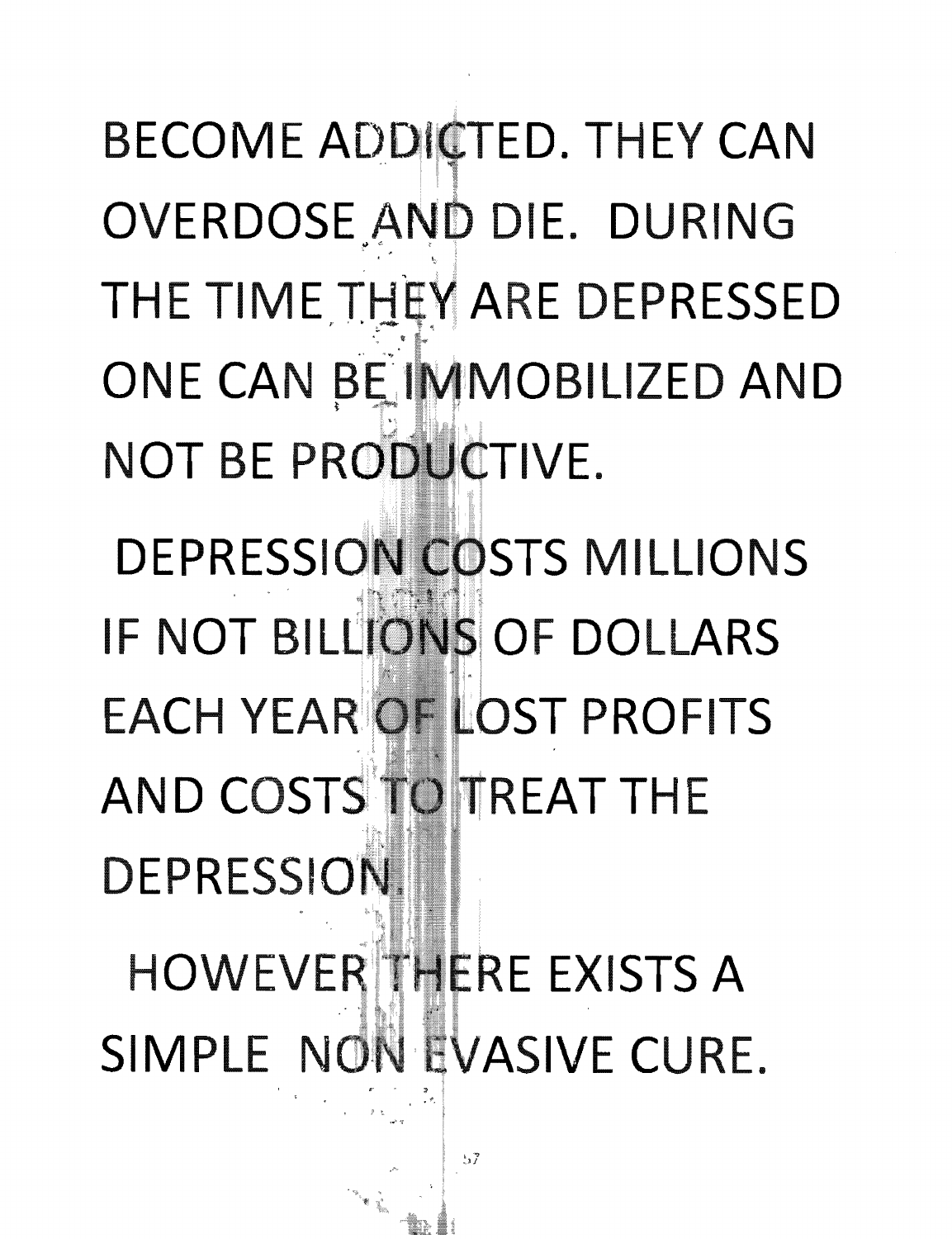## WHAT IS THE CURE? DO YOU REALLY WANT TO KNOW??? **ANSWER HAVE**  $\mathbf{A}$ LARGE EGO **WHEN YOU HAVE A LARGE** EGO WHEN YOU BELIEVE YOU **ARE NAPOLEON**

58

 $\sim$  +  $\mathbb{S}^1_+$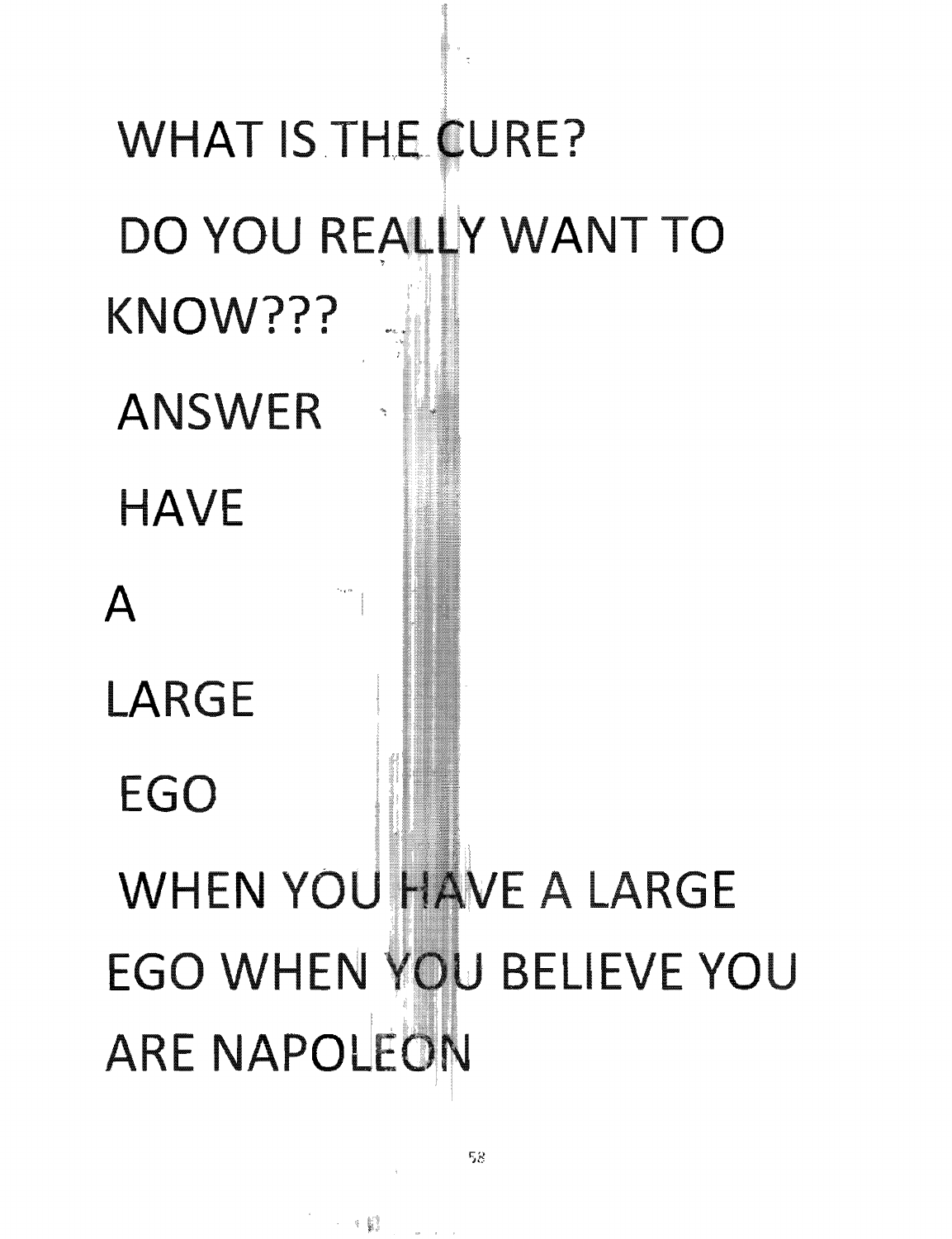YOU CAN DO EVERY THING. THERE EXISTS NO BATTLE THAT YOU CAN NOT CONQUER. THEN YOUR DEPRESSION WILL EVAPORATE. **WHEN YOU HAVE** A LARGE EGO YOU WILL REALIZE THAT IT IS NOT NECESSARY **TO** OWER EVERY OBSTACLE.

e Ste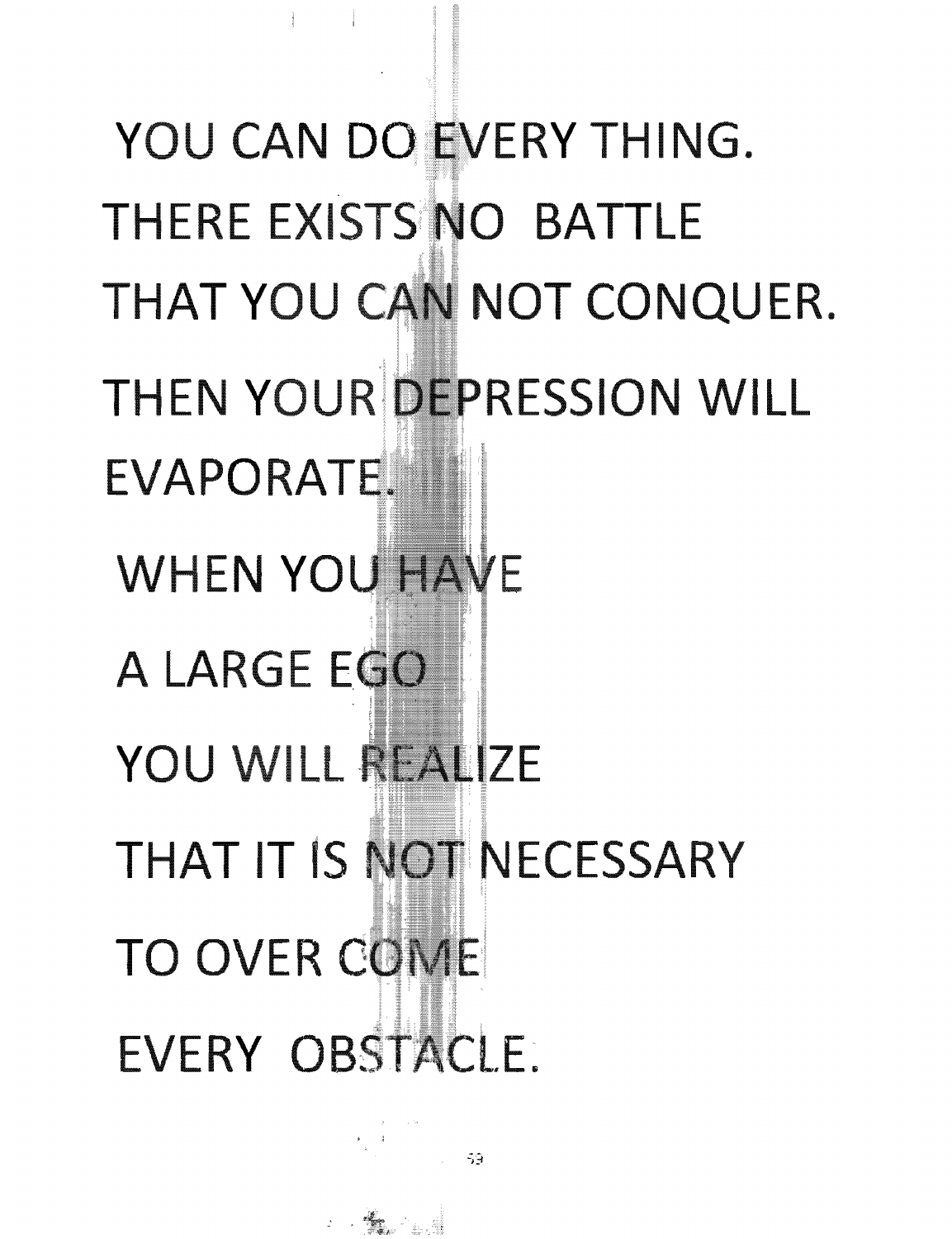TO WIN VERY WAR. YOU CAN TAKE A PASS. YOU NEED NOT DECLARE WAR YOU SPEND YOUR ENEI  $\mathsf{AND}\,\mathsf{FIGHT}$ ONLY ONLY THOSE'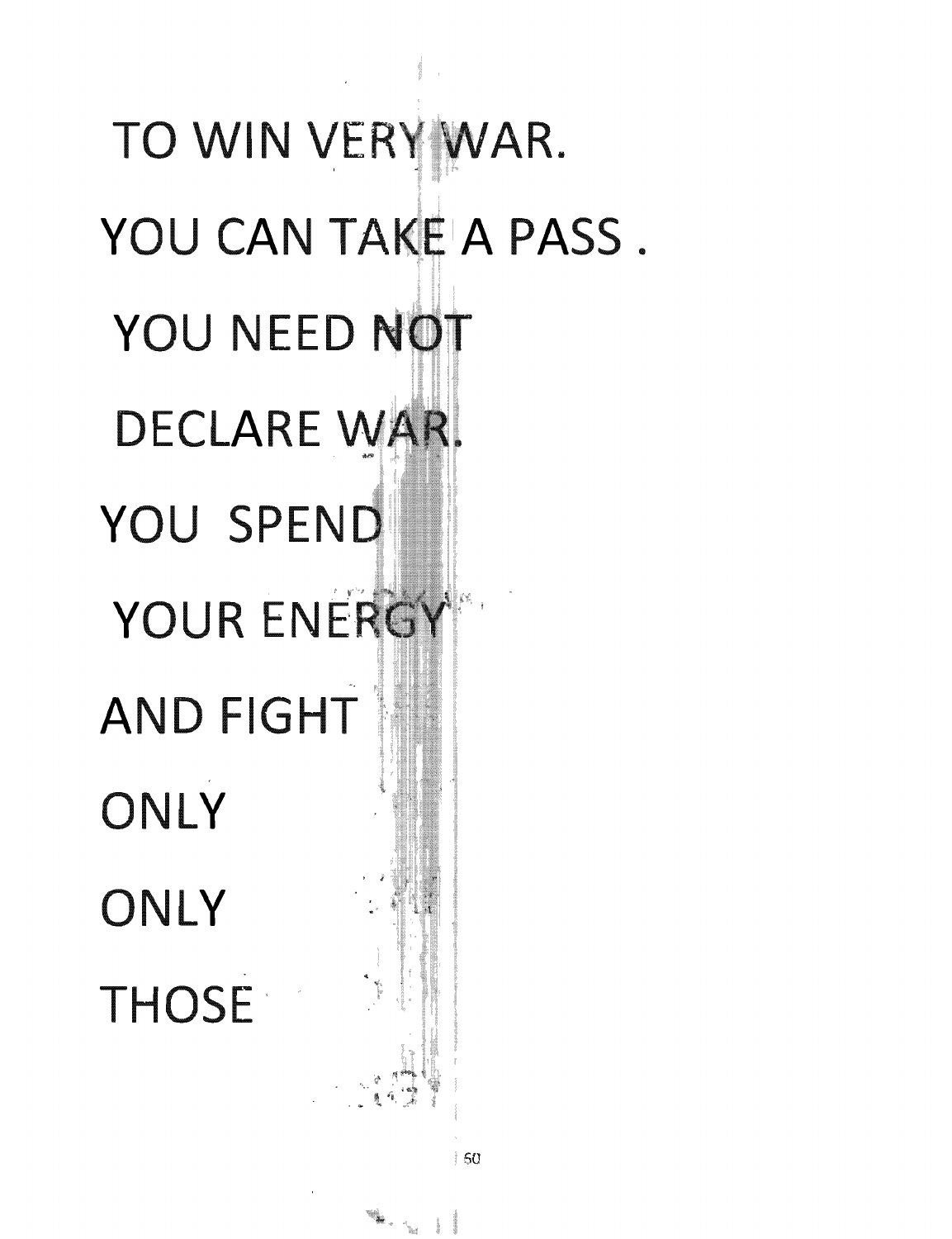**WHERE YOU HAVE CONTROL.** YOU STILL REMAIN THE NUMBER ONE THE MOST **IMPORTANT PERSON IN THE WORLD BY TURNING AWAY.** 

**BATTLES**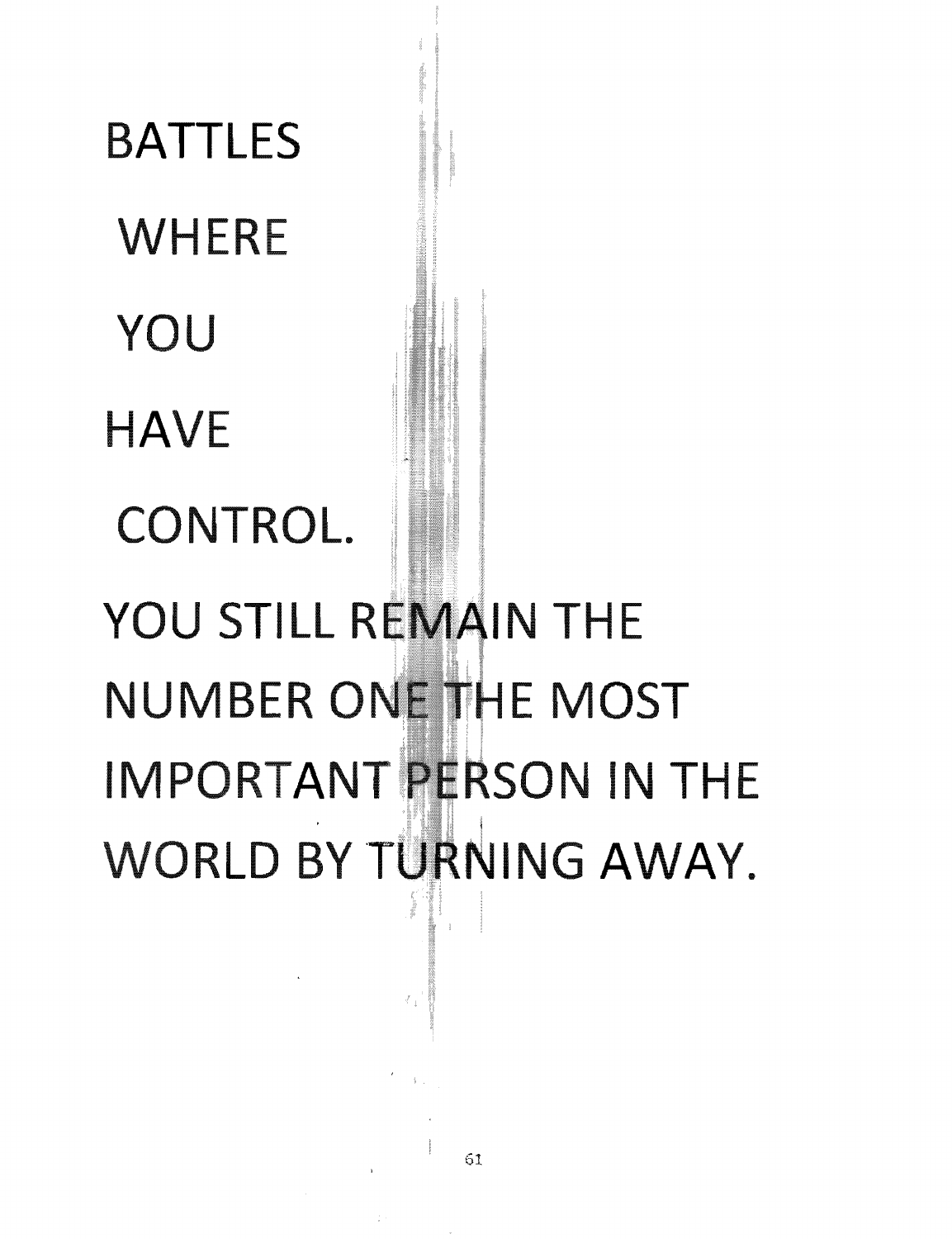THE BADGE OF GREATNESS IS NOT CONQUERING EVERY HILL. **PRUDENCE IS THE BADGE** OF GREATNESS. NOT GETTING STUCK IN ONE **AREA IS PRUDENCE.** IF "A" DOES NOT WORK OUT PROCEED TO 11B".

1.